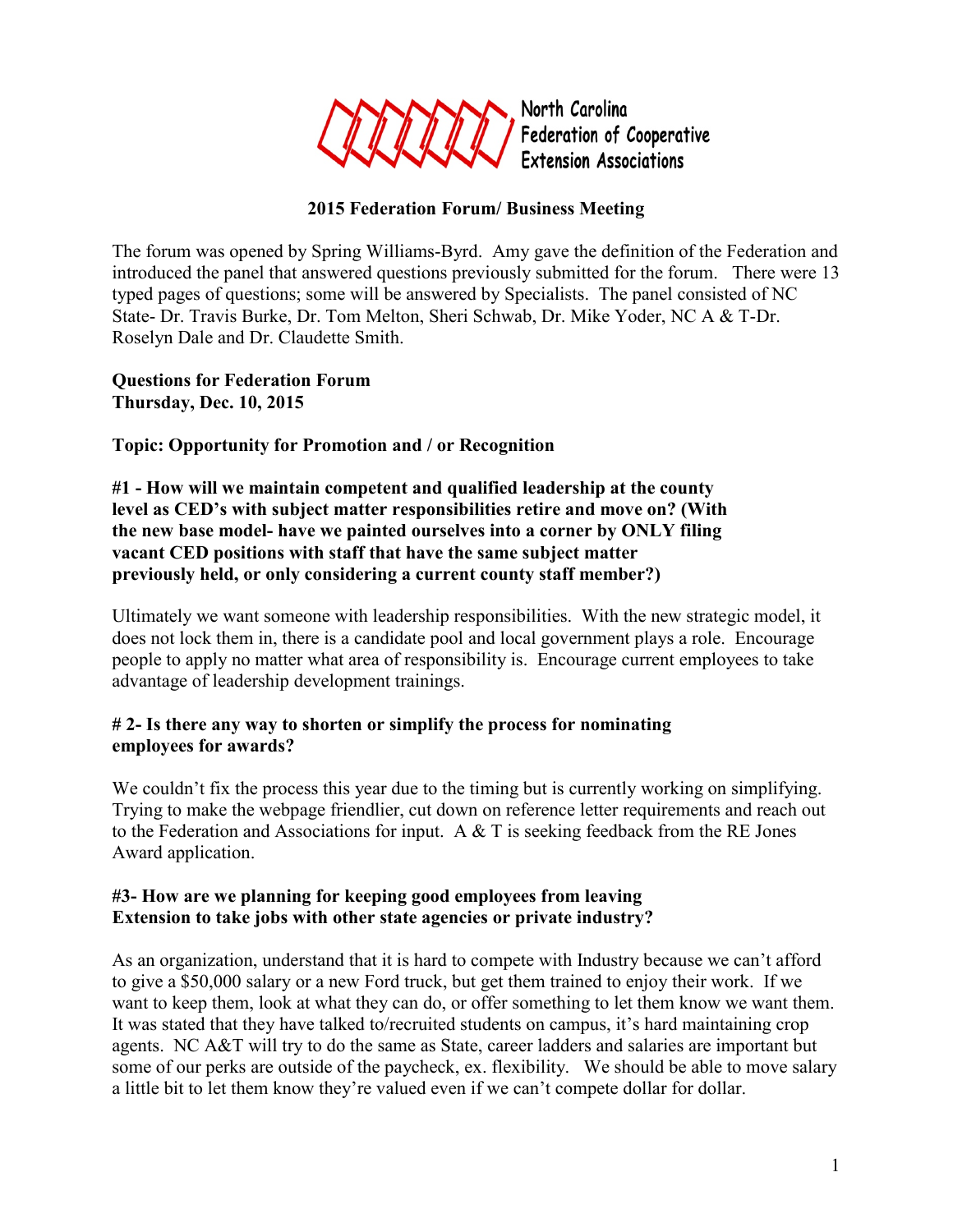#### **Topic - Marketing & Communication**

#### **#1- Is there a way NC A&T employees can be added to an electronic travel system? This would help be more efficient and timely.**

Dr. Dale stated that at this time, it is not an option because the NC A  $\&$  T has its own travel system that is on a paper system. Hopefully one day  $A\&T$  will get an electronic travel system.

#### **#2- Would it be possible to have a statewide initiative to have road signs erected throughout the counties, following DOT laws and guidelines? (Like the past "4-H Welcomes You" signs.) These could be Extension & 4-H.**

Dr. Burke stated that it sounds good. Talked about this in the past. It used to be the 4-H signs could be just approved by the landowner, now it is a DOT thing.

#### **#3- Can a system be put in place or emphasis given to specialist and area agents, to let counties know when they are working in a county? Specifically to provide a united front and to help with relationship building and branding.**

Dr. Smith stated that A & T protocol is let the county know when they will be in the county. Hopefully they connect with the office in the county. Sometimes a grant has been given by an organization but have not connected with Extension or the agent.

#### **#4- Agents are eager for printable pdfs of Extension publications. The new on-line format is not printer friendly. What other options are available? Also, are there plans to address the search system for publications?**

Some of the agents who contact EIT about this are unaware that they should use the Print option at the top of the Extension Publication screen, rather than their browser Print button. Our publication stylesheet suppresses extraneous browser details and other information. Images print at the end of a section, each 1/3 of a page wide on the printed page.<br>NC Cooperative Extension Resources

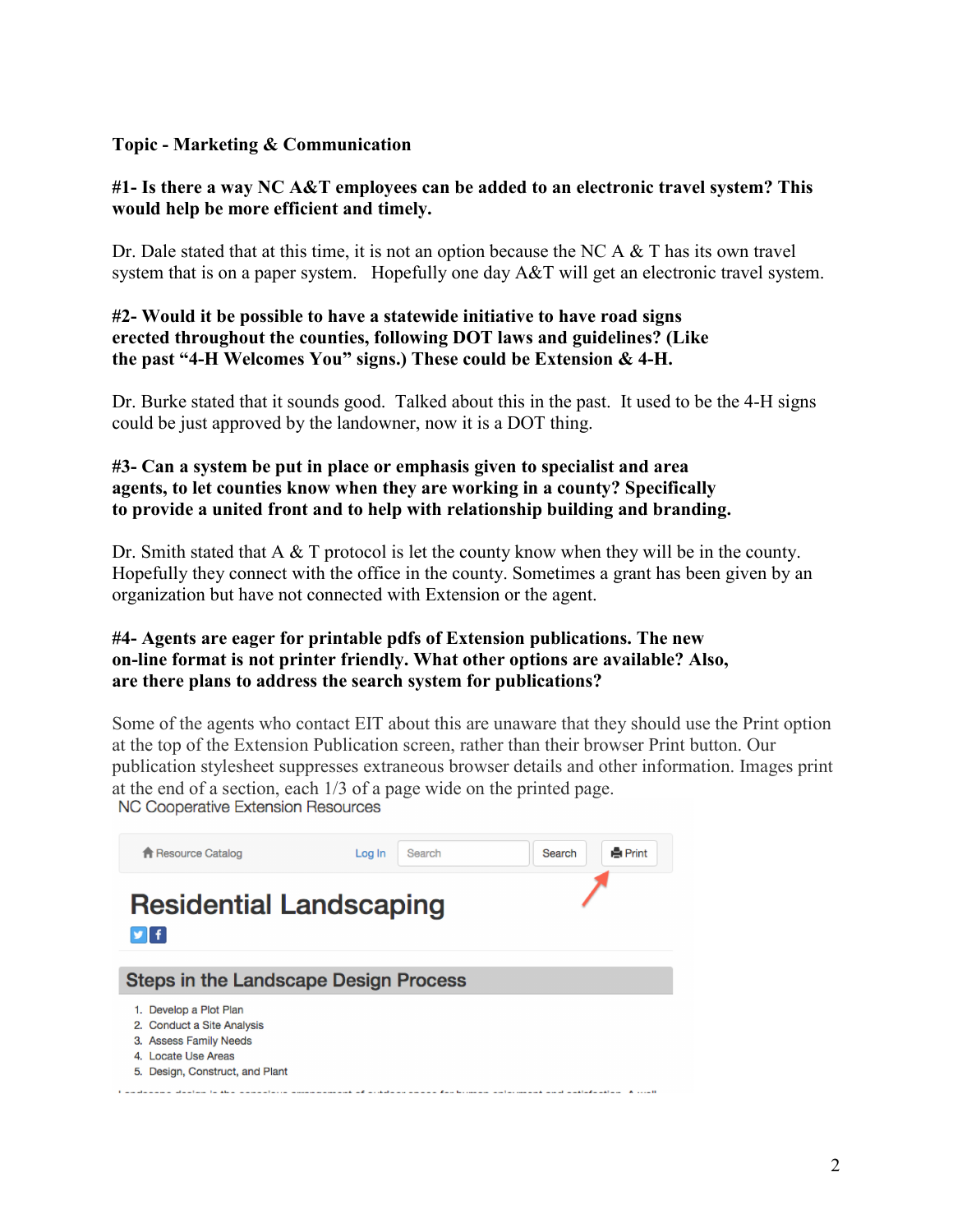Using PDF format for documents is undesirable for many reasons.

1) PDFs are not accessible, in terms of ADA compliance. They make it harder for people with disabilities to access our content.

2) PDFs are not full text searchable. This limits search engines' ability to find our content and present it in search results. Some prominent search engines like Google downgrade websites that offer a high percentage of content in PDF formats.

3) PDFs are cumbersome to use on a mobile device. Almost 50% of our web traffic came from a mobile device in 2015. Our goal is to offer content that is viewable on all devices, not restricted to an outdated idea of an 8 ½ by 11 inch sheet of paper.

4) Analytics are harder to capture for PDF documents. We need to learn more about how the public is using our content, not less.

5) PDFs leads to versioning issues.

Our publication system stores content in a database. Content stored in databases can be used in many ways and by many applications. For example, databased content can be delivered as a publication or it can be inserted into a Plant Clinic response or used in a diagnostic tool.

When content is updated in the database, it is updated universally, wherever and however it is delivered. There is only one version of the content. PDFs are not editable in this way, so use of PDFs leads to outdated content, multiple inaccurate versions of content being delivered from our websites. We have many examples of this on our websites and are working to remedy that situation by removing the outdated, incorrect PDF versions.

EIT has partners with CALS Communication to create a modern publication database solution. EIT will work on making the Print option more noticeable and improving on the stylesheet. We are committed to reducing the use of PDFs for Extension publications, except where it is necessary to present highly formatted information (e.g., complicated tables) on a traditional printed page.

**#5- The Wordpress portal framework has been presented as fairly limited in structural innovations. However, some portals do have unique tools providing some flair. Is is possible to have a menu of the "extras" that portal curators can pick from?**

Our Wordpress solution is highly customized to meet the needs of the organization. A small team in EIT manages over 200 websites and must keep website security and system stability as our highest priorities.

Part of doing this means very rigidly controlling the use of external widgets. Widgets are small applications that may offer said "flair" but they are commonly used as pathways for hackers to infiltrate and destroy WordPress sites.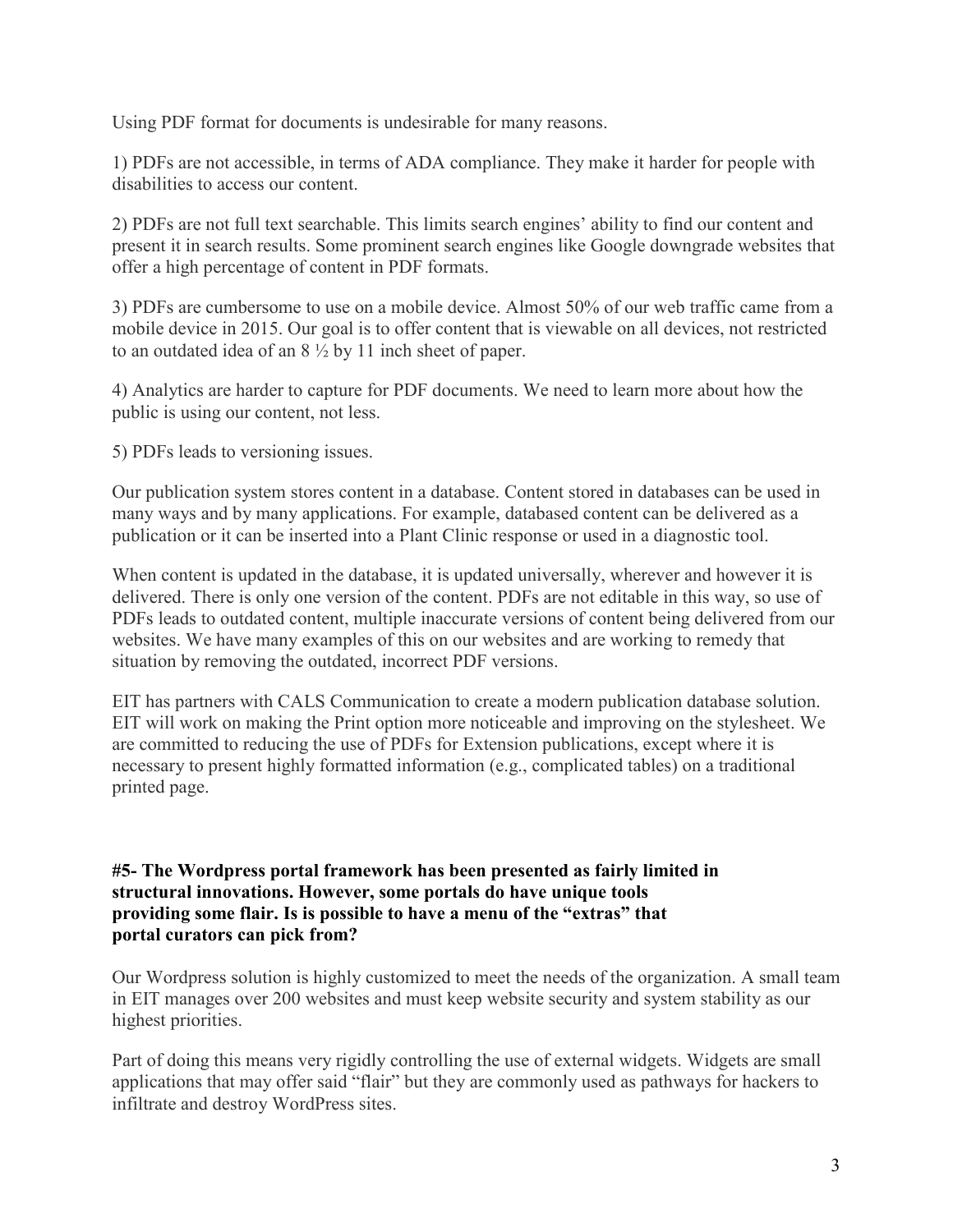We welcome new ideas and will consider creating customized solutions that may have broad use across the organization, provided 1) there is no risk to site security and 2) the solutions are scalable and manageable within our constraints.

## **# 6- In order to have Success Stories web-ready or to be able to share on portals, can photographs be added to Success Story Submission?**

ERS is a reporting application, not a content delivery system. All employees have the ability now to post content on their county web sites or portals. All can upload and link to images, videos, social media links there. ERS is not be the appropriate place to upload and store images for publication on portals and websites.

## **Topic - Resources and Support**

**#1- A number of members of the various associations have to incur ALL costs including membership dues, mileage, hotel, and conference registrations without reimbursement. Can there be some discussion about solutions to better support staff financially in the counties to assist more with professional and personal development? This will help more staff consider involvement in association work at all levels.**

Dr. Dale – The budget has been cut, but additional discussion will follow.

#### **#2- NC A&T employees have had professional development funds cut this past year. We (staff at both Universities) need more funds for professional development. Also, is there a way for county staff to get purchasing or travel cards, so that we don't have to pay out of pocket for travel incurred for Extension?**

A & T - Advance payment is the key, the timeliness of your application. It is needed 45 days ahead of time. Schwab- State does not have purchase cards yet. We represent 70% of travel for all the University- Have staff working on it. Dr. Burke- Work with your CEDs. Sometimes counties can do things that can't be done on campus.

**#3- Many CEDs and Administrators are not familiar with or do not understand fully what the actual job responsibilities are for each staff member and are often unable to provide support needed. CEDs often send new agents or PAs to other counties to get support informally. Is there something in the works to help CEDs and administrators and / or establishment of a more formal support or mentoring program?**

Looking at creating a mentoring program and CED training for career ladder. First we want to look at what other states are doing to see what works. NC State recently hired Dr. Rhonda Sutton to look at it on county operations. Can use Field Faculty guide for 12 months. Dr. Smith stated that Specialist can go out face to face to see what is needed to help field staff.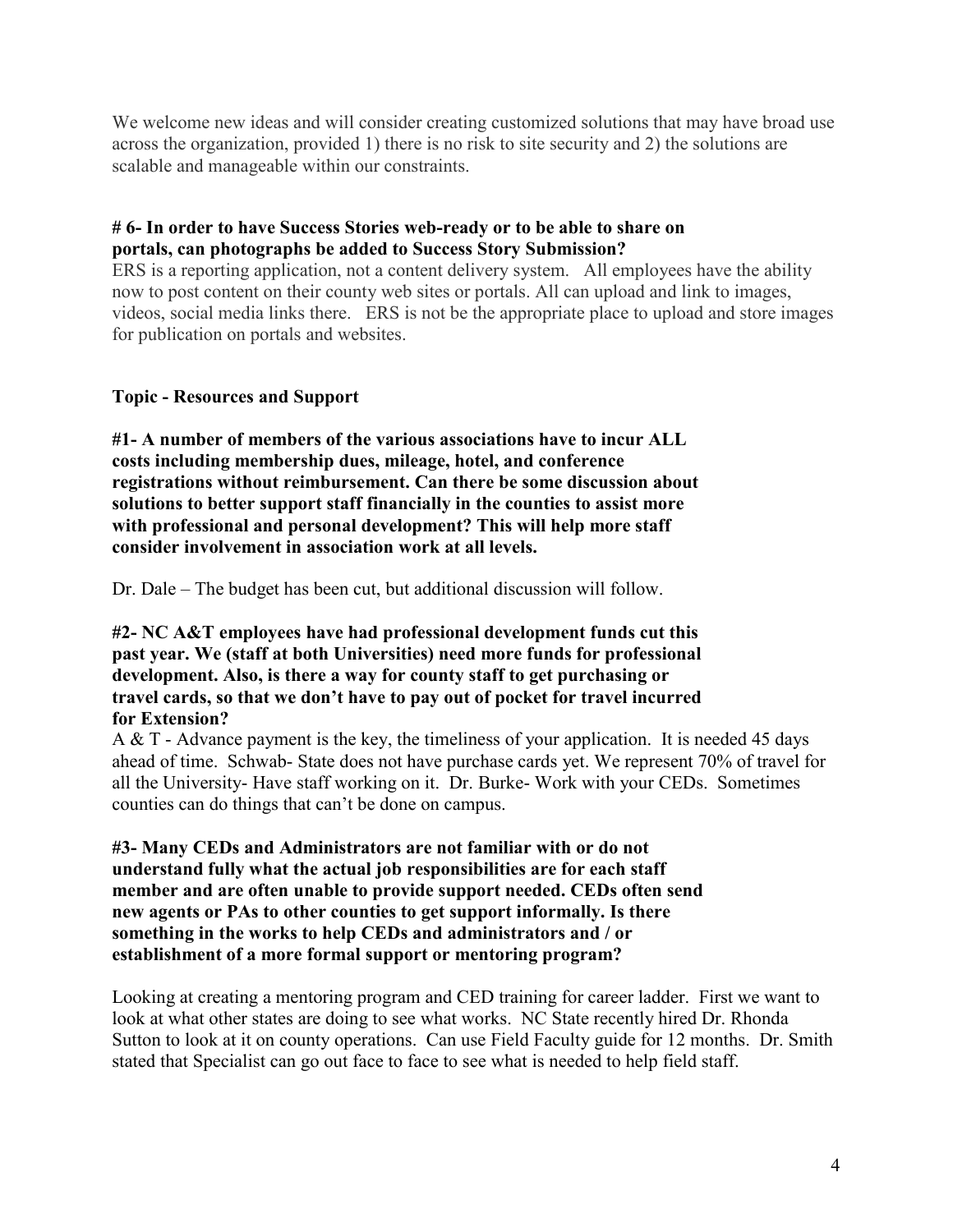#### **#4- What is being done to address issues that arise from annual one-time payments, which do not move salaries up over time?**

We are frequently limited by the guidelines from the State of North Carolina in terms of salary increases. At NC State, our Chancellor directed us over the past 2 fiscal years to cut our own budgets in order to give salary increases; NC A&T's Chancellor did this in the first year but not this past year. NC State has been able to move salaries up due to these 2 years – we have increased the starting salaries of agents from \$33,500 to \$35,000 for a Bachelors degree; we moved up the salaries of current agents to \$36,000 to address salary "compression/inversion" (when new people get paid as much or more than current people who have not had raises in several years). Similarly, we bumped the starting salaries for masters people from \$38,500 to \$40,000, and also raised salaries for those current employees with Masters up to \$42,000, again to address salary compression/inversion. Again, we are often restricted by the decisions and parameters of the State of NC/General Assembly and their restrictions as it relates to salary increases, so we do our best within those tight constraints.

**#5- There is a significant pay gap across agent positions and in comparison of agent positions with other educators and administrators. Area agents are paid higher salaries, but do not serve more clientele nor do they work more hours than other agents. New agents are being hired at higher rates without adjusting tenured agent salaries. What is being done to provide pay increases more equitably?**

- Sheri Schwab stated the salaries have increased slightly, may have to cut the number of agents to increase other agents pay. (see above about "compression/inversion" to address this question. We have raised current employee salaries).
- Dr. Dale stated there will be increase in salaries for new agent; Administration salary is higher. Regional coordinators follow through as NC State to start.

### **#6- Can the Title Promotion process be revamped or reworked? The process is very discouraging and overwhelming for many agents to even consider.**

We took a deep look at the process last year, implemented some changes, and are going to use them in the process this year and see if there work well, etc. Then we will again evaluate the process and see if it can be improved. Certainly the process is rigorous, and that is part of the promotion process! We have compared our process with what other states do for agent promotion – we hope to tackle the topic of revamping a career ladder (of which title promotion is one part) in late 2016, early 2017.

# **Topic – Training**

**#1 - Why are there different sets of guidelines for Association state meetings? Why are the agendas not reviewed and approved by the same person, so that everyone adheres to the same set of standards?**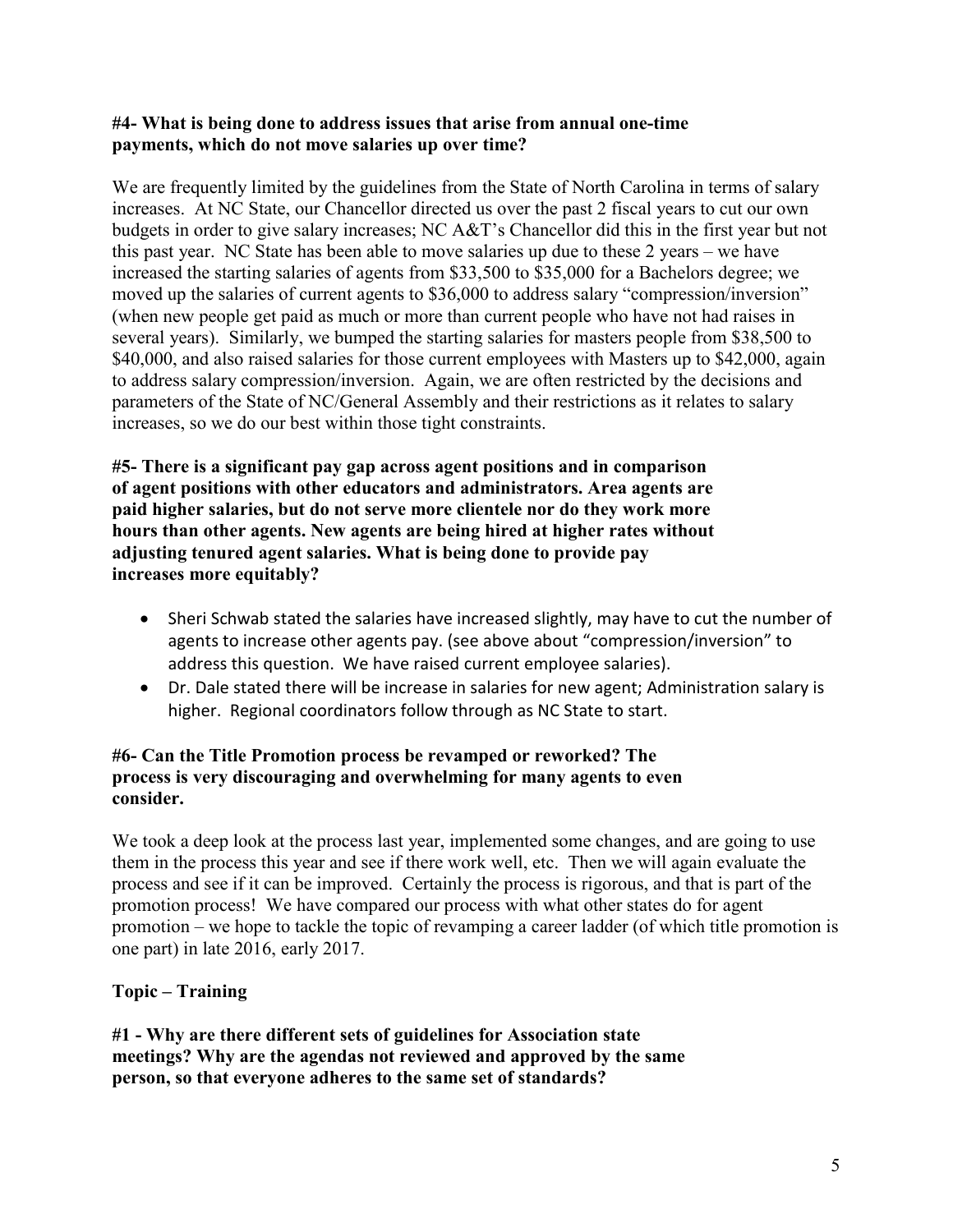Dr. Melton-haven't talked about that but if we need to have that discussion; Sherri –rely on districts to send in agenda. Can use work time to insure that people who are attending are doing business of the Association- Subject matter-skills. Dr. Dale stated that professional development is a component of evaluation. Dr. Smith stated that A &T would also like an agenda in advance.

## **#2 - What training priorities are being considered for leadership and other skills for agents and staff?**

There was discussion about leadership programs and development. Dr. Marshall has a few leadership development programs through the college. There is not a formal training but there is leadership training. Recently hired someone for organization development for the next 11 months. COMPASS is being utilized. Everything doesn't have to be formalized training, involvement in Federation, Associations, and local achievements for additional training. A & T Program- Center for Leadership of Excellence and is campus-based. Also there is online options similar to COMPASS.

#### **#3- National Conferences for all Associations provides a variety of high quality training. The cost for attending these conferences continues to rise, but financial support from administration for voting delegates has remained the same. Is there a way to receive additional funds to be utilized for staff to attend National meetings, not only for professional development - BUT to take advantage of the HIGH Quality training available?**

Dr. Melton- National meetings are great. We want people to participate, but also want it to be in a meaningful way. Papers, presentations, posters, etc, where our people are contributing to the subject matter of the conference.

Dr. Yoder- Will provide partial funds for voting delegates at National Conference. Schwab- 15% of one's annual travel allocation is available for professional development; this is a guideline for travel.

**#4 - More training is needed from Specialist. This year the RFP for Extension Conference came out late and some specialist were not able to plan to provide training. Are specialist and field faculty included in planning in-service trainings, such as that of Extension Conference?** Dr. Dale- Specialist are 100%. Encourage Specialist to do some trainings.

# **Topic - Professional Time**

## **#1- Are all staff supposed to take annual leave or professional scheduling for Association meetings/ conferences?**

No. You do not have to take leave. Professional development is part of Association meeting/conferences.

**#2 - Extension is known to be family friendly to its clientele, but not to its own employees. There is a huge disparity in the amount of time different agents work. Professional scheduling by no means makes up for the many overnights or weekends that some agents are away from their families. How do you "professional schedule" for working an 80 hour work week?**